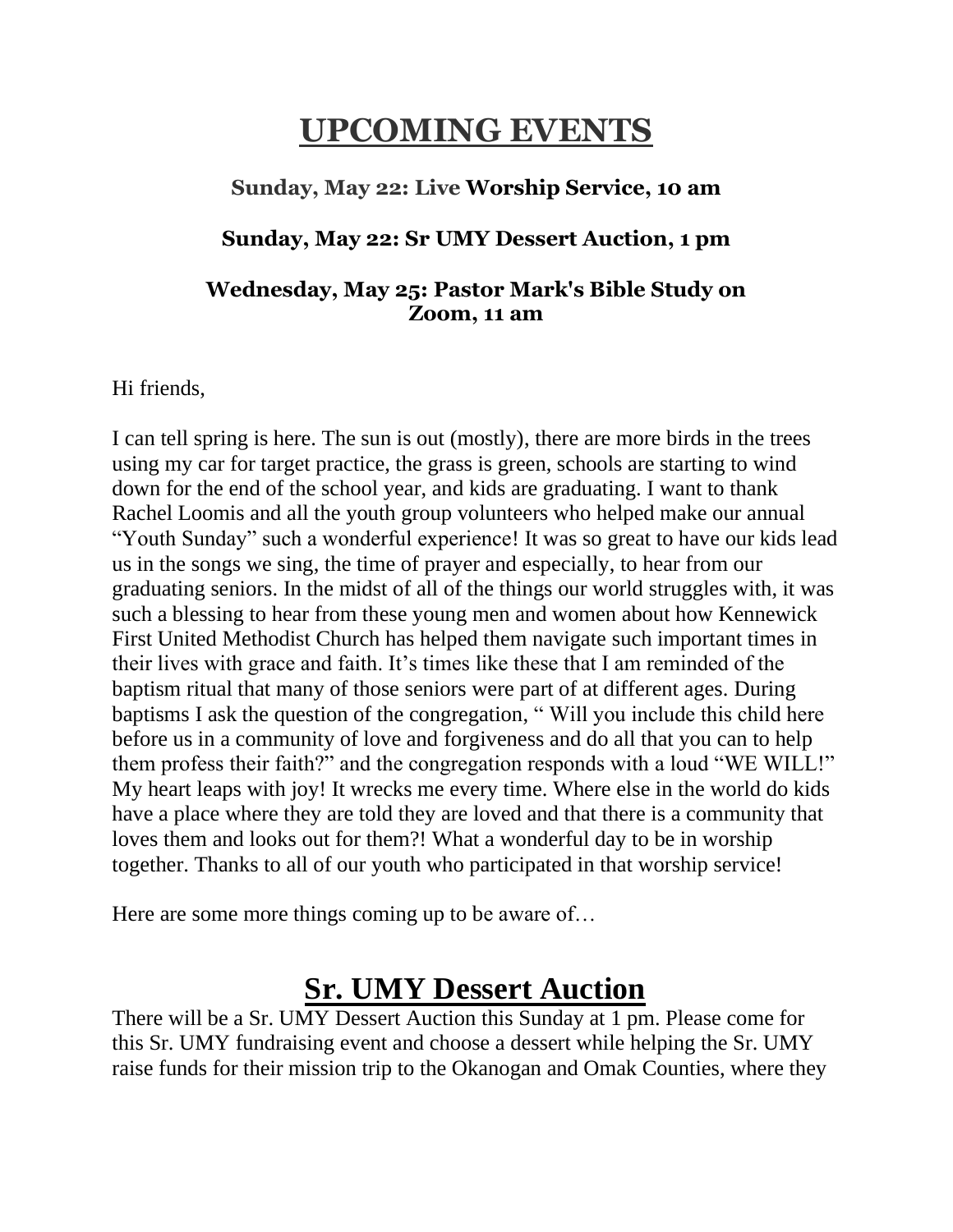will be providing wildfire relief. If you have questions, please contact Rachel at 509-378-7724.

## **Ridin' with the Rev' this Sunday**

Last year some of us who ride motorcycles started a weekly ride on Sunday afternoons. We meet at the Church parking lot at 5 pm and head out for a leisurely 1 hour-ish ride in the local area. We usually stop in the middle to just, hang out and talk…I mean "fellowship." If you ride a motorcycle of any style, feel free to join us for a fun time of meeting new friends and riding!

## **Wednesday Morning Bible Study**

Our last session before we break for the summer months will be May 31st. Feel free to join us on the zoom platform Wednesday at 11am. Here is the link. <https://greaternw.zoom.us/j/96778398043> Meeting ID: 967 7839 8043.

## **Robert (Bob) Marple's Passing**

The family of Robert "Bob" Marple has shared with us the news of his passing. Bob entered life eternal May 18th at approximately 5 pm. Bob joined the church along with his lovely wife Lee Ilah in 1958, she preceded him in death many years ago. Bob served the church for decades and was an active worshipper until he was no longer able. A service at the church is being planned for Saturday, June 4th at 11 am. Cards to the family may be sent to: Bob Marple Jr, 1201 Adair Dr., Richland WA. 99352

#### **Pentecost Sunday is Sunday June 5th**

On June 5th we will be celebrating the "Birthday of the Church". This special day on the liturgical calendar is a day to be reminded that the Holy Spirit is alive and well and continues to be alive in us as we work to bring about the Kingdom of God in our neighborhoods. On Pentecost Sunday we will be welcoming 12 new members into our congregation. What better way to be reminded that the church is alive and at work in the world than to welcome these who have made a commitment through membership to be part of what our church does in the world! Typically, the liturgical color for Pentecost is red signifying the Holy Spirt. Many of us make a point of wearing red on that Sunday to join in the celebration. We hope that you can join us on this very special day!